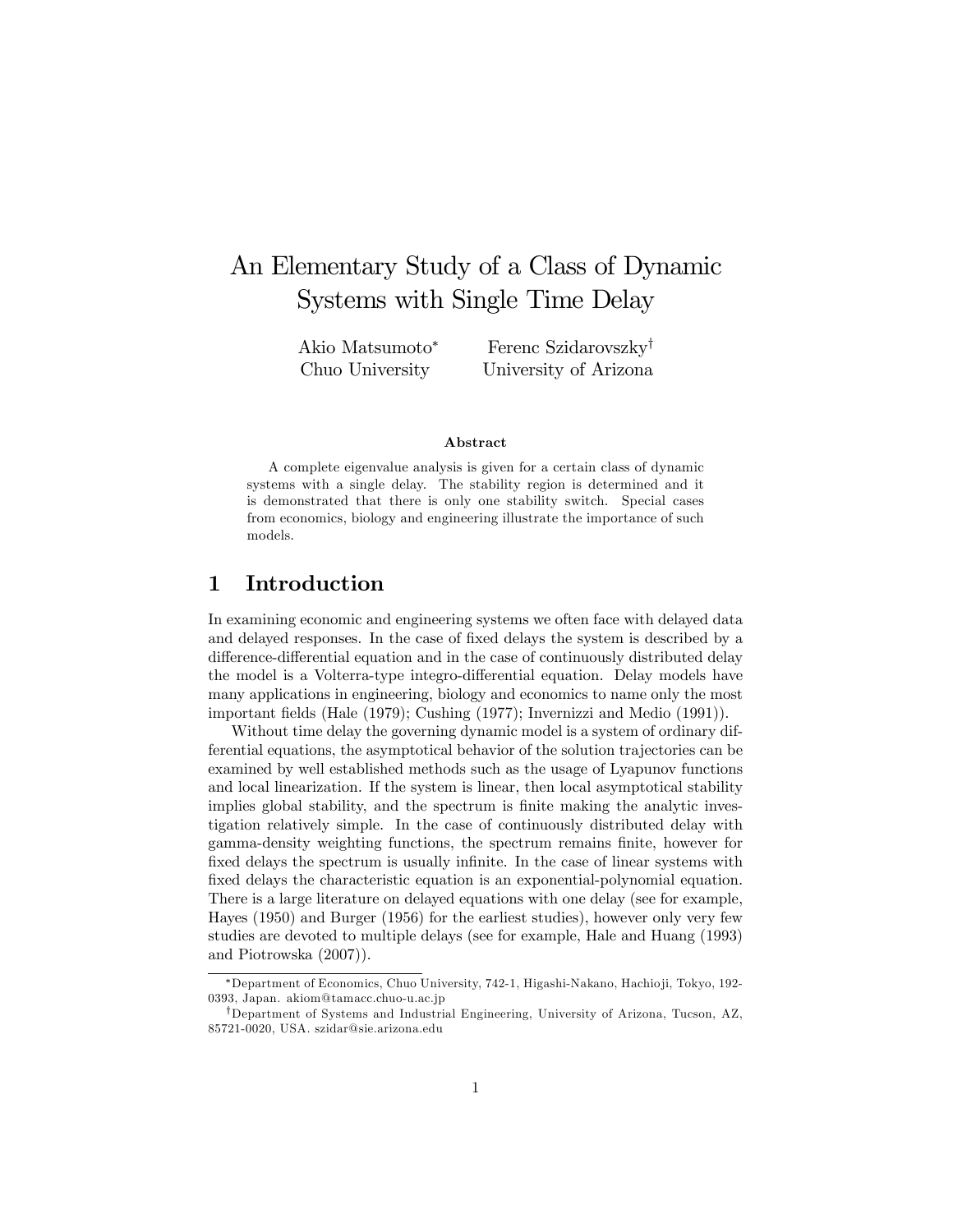In this paper we will consider a special case of nonlinear dynamics with one delay and will present an elementary analysis of its spectrum which can lead to a complete understanding of its local asymptotical behavior.

### 2 Practical Examples

Consider first a monopoly where one firm produces a product and sells it to a homogeneous market. Let x be the production output of the firm and  $p(x) =$  $a - bx$   $(a, b > 0)$  the price function. If the firm determines its production level based on a delayed price information, then it is  $a - bx(t - \tau)$ , where  $\tau$  is the delay. Assuming gradient adjustment process in the dynamics, in the absence of time delay the governing dynamic equation would be as follows:

$$
\dot{x}(t) = \alpha(x(t))(a - c - 2bx(t)),\tag{1}
$$

since the profit is given as

$$
\varphi = x(a - bx) - cx \tag{2}
$$

where c is the firm's marginal cost. In the presence of delay, equation  $(1)$  has to be modified as

$$
\dot{x}(t) = \alpha x(t)(a - c - 2bx(t - \tau))\tag{3}
$$

where we assume that  $\alpha(x) = \alpha x$  with a positive coefficient  $\alpha$ . The only positive steady state of the system is

$$
\bar{x} = \frac{a - c}{2b}.
$$

In order to guarantee that this output level is positive, we have to assume that  $a > c$ . Linearizing equation (3) around  $\bar{x}$  and introducing the new variable  $z = x - \bar{x}$  a single delay ODE is obtained:

$$
\dot{z}(t) = -\gamma z(t - \tau) \tag{4}
$$

where  $\gamma = \alpha(a - c) > 0$ .

Consider next an electrical system with state feedback, where the feedback is delayed. Assume the systems equation is linear:

$$
\dot{\boldsymbol{x}}(t) = \boldsymbol{A}\boldsymbol{x}\ (t) + \boldsymbol{B}\boldsymbol{u}\ (t) \tag{5}
$$

where x is the state and u is the input. Let K be the feedback matrix and  $\tau$ the delay. Then the delayed feedback system can be written as

$$
\dot{x}(t) = \mathbf{A}\mathbf{x}(t) + \mathbf{B}(\mathbf{u}(t) + \mathbf{K}\mathbf{x}(t-\tau)).
$$
\n(6)

In the single-dimensonal case this equation reduces to the following:

$$
\dot{x}(t) = Ax(t) + BKx(t - \tau) + Bu(t)
$$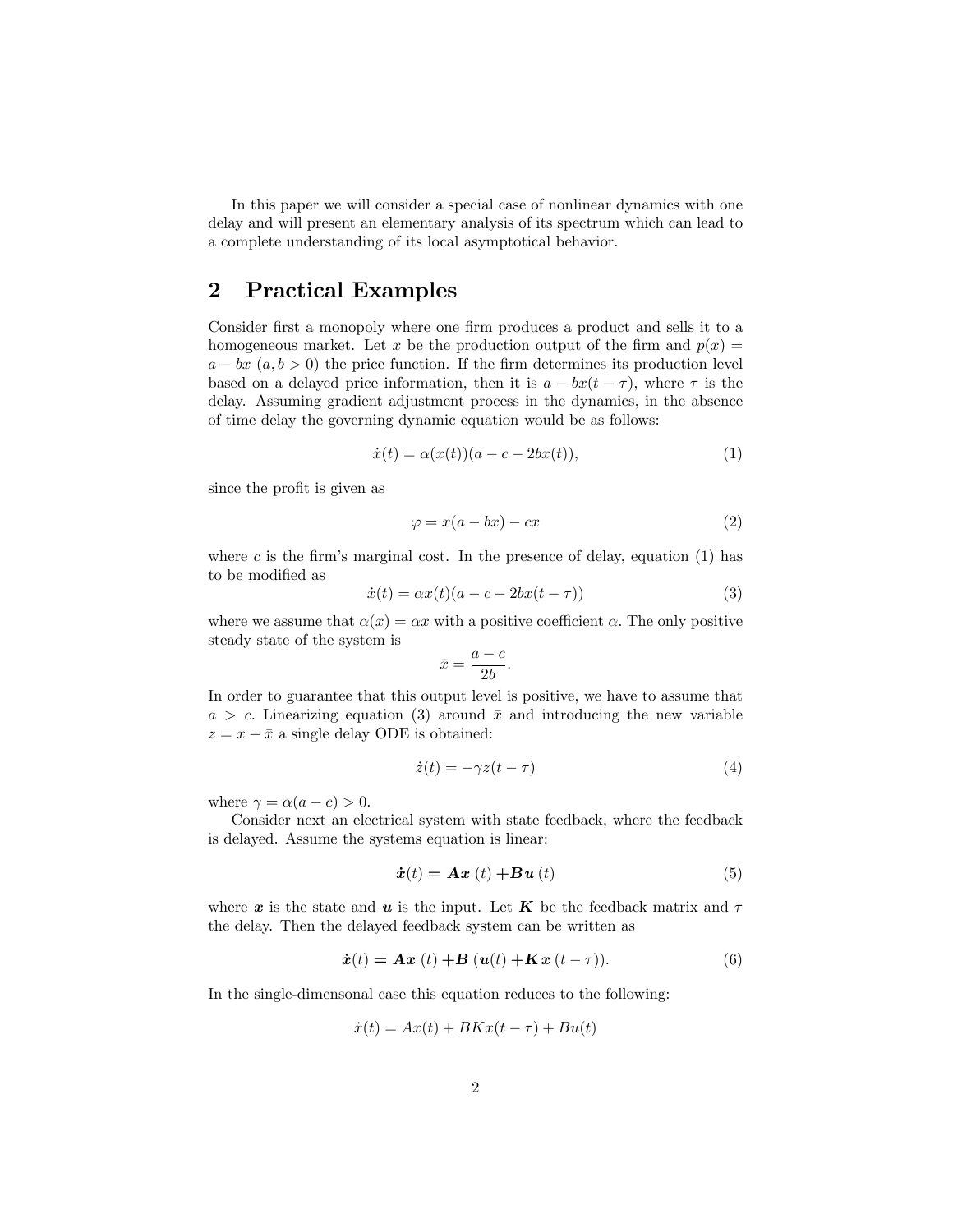In the special case of constant input,  $u(t) \equiv u_0$ , and  $A = 0$  introduce the new variable  $z = x + u_0/K$  to have

$$
\dot{z}(t) = BK z(t - \tau),\tag{7}
$$

which has the same form as equation (4) with  $\gamma = -BK$ .

Models in population dynamics are often delayed equations, when reproduction is not instantenuous. Assuming exponential growth rate, the model can be written as

$$
\dot{x}(t) = rx(t - \tau) \tag{8}
$$

where r is the reproduction rate and  $\tau$  is the delay. Notice that this equation also has the form as (4) with  $r = -\gamma$ .

## 3 Spectrum Analysis

As usual, we look for the solution in the exponential form  $z(t) = e^{\lambda t}v$ , and substitute it into equation (4) to get

$$
\lambda + \gamma e^{-\lambda \tau} = 0.
$$

Multiplying by  $\tau$  and introducing the new variables  $\Delta = \lambda \tau$  and  $A = \gamma \tau$ , this equation is simplified as

$$
\Delta + Ae^{-\Delta} = 0. \tag{9}
$$

Assume that  $\Delta = \alpha + i\beta$  is a complex root. Then

$$
\alpha + i\beta + Ae^{-\alpha}(\cos\beta - i\sin\beta) = 0.
$$

Equating the real and imaginary parts with zero,

$$
\alpha + Ae^{-\alpha}\cos\beta = 0\tag{10}
$$

and

$$
\beta - Ae^{-\alpha} \sin \beta = 0. \tag{11}
$$

From (11),

$$
e^{-\alpha} = \frac{\beta}{A \sin \beta},\tag{12}
$$

if  $\sin \beta \neq 0$ . If  $\sin \beta = 0$ , then from (9),  $\Delta$  is real and therefore is the solution of the real equation

$$
Ae^{-\Delta} = -\Delta.
$$

Depending on the value of A, there is either no solution, or 1 or 2 negative solutions. So the real solutions (if exist) are negative. Assume now that  $\sin \beta \neq$ 0; then from (10) and (12),

$$
\alpha + A \frac{\beta}{A \sin \beta} \cos \beta = 0
$$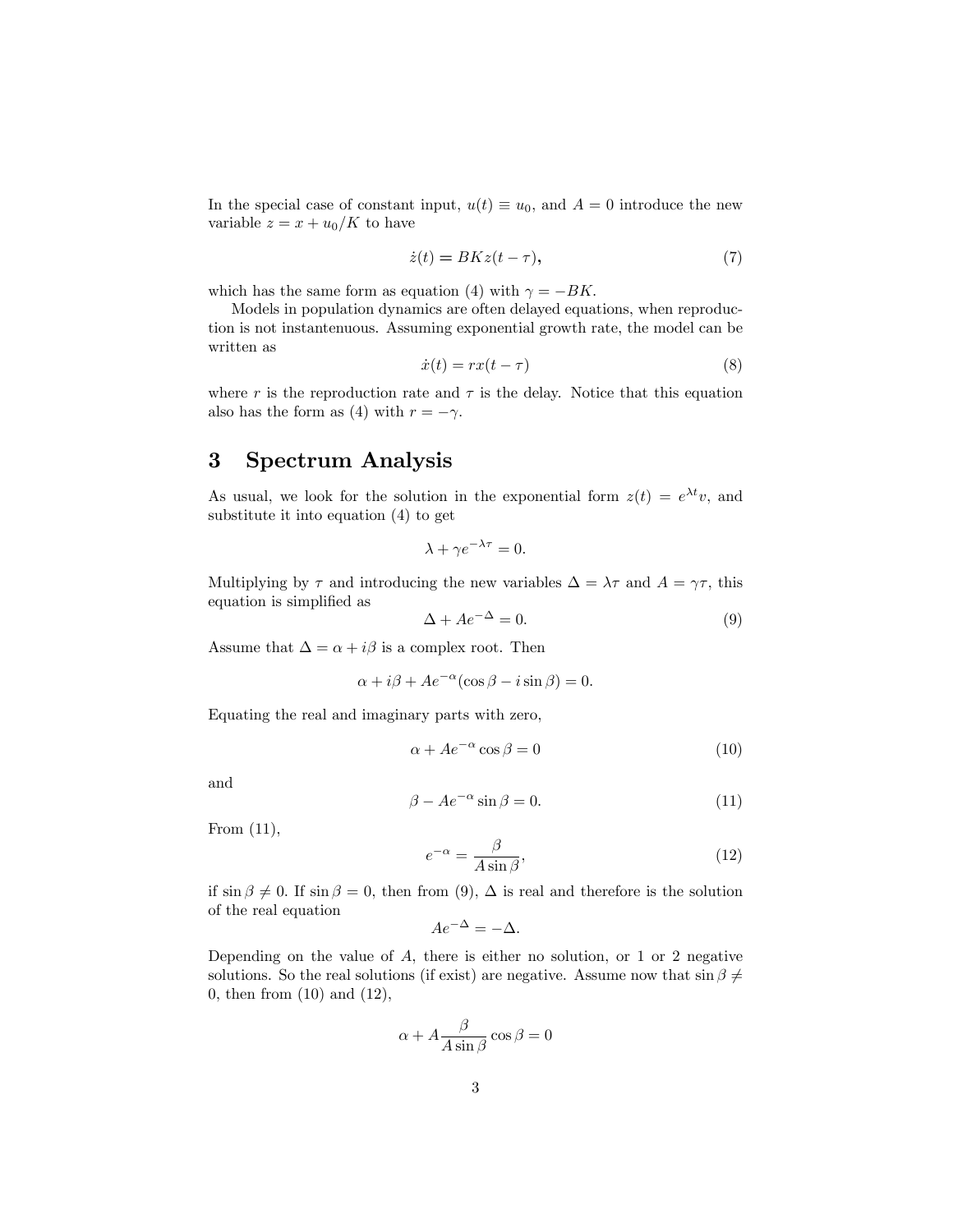showing that

$$
\alpha = -\beta \cot \beta. \tag{13}
$$

Without losing generality we may assume that  $\beta > 0$ , since if  $\Delta$  is a solution of equation (9), then its complex conjugate is also a solution. From (13) we see that the real part of  $\Delta$  is negative if and only if

$$
\beta \in (n\pi, \ \frac{\pi}{2} + n\pi), \ n = 0, 1, 2, ...
$$

Substituting (13) into relation (11), we get a single-variable equation for  $\beta$ :

$$
\frac{1}{A}\beta = e^{\beta \cot \beta} \sin \beta.
$$
 (14)

Let  $f(\beta)$  denote the right hand side of this equation. We will next examine the shape of the graph of this function. Clearly

$$
\lim_{\beta \to 0} f(\beta) = 0
$$

and for  $n \geq 1$ ,

$$
\lim_{\beta \to n\pi - 0} f(\beta) = 0,
$$

since  $\beta \cot \beta$  converges to  $-\infty$  as  $\beta$  tends to  $n\pi$  from the left. Similarly

$$
\lim_{\beta \to n\pi + 0} f(\beta) = \begin{cases} \infty & \text{if } n \text{ is even} \\ -\infty & \text{if } n \text{ is odd} \end{cases}
$$

since the value of  $K = \beta \cot \beta$  tends to  $\infty$  as  $\beta$  tends to  $n\pi$  from the right and

$$
f(\beta) = e^K \frac{1}{K} \beta \cos \beta.
$$

In addition,

$$
\lim_{\beta \to \frac{\pi}{2} + n\pi} f(\beta) = \begin{cases} 1 & \text{if } n \text{ is even} \\ -1 & \text{if } n \text{ is odd,} \end{cases}
$$

since  $K \to 0$  here. Simple differentiation shows that

$$
f'(\beta) = \cos \beta e^{\beta \frac{\cos \beta}{\sin \beta}} + \sin \beta e^{\beta \frac{\cos \beta}{\sin \beta}} \frac{(\cos \beta - \beta \sin \beta) \sin \beta - \beta \cos^2 \beta}{\sin^2 \beta}
$$
  

$$
= \frac{1}{\sin \beta} e^{\beta \frac{\cos \beta}{\sin \beta}} [\sin 2\beta - \beta]
$$
 (15)

Notice that there is a unique  $\beta^* \in (0, \pi/2)$  such that  $\sin 2\beta^* = \beta^*$ , and for  $\beta < \beta^*$ , sin  $2\beta > \beta$  and for  $\beta > \beta^*$ , sin  $2\beta < \beta$ . Therefore

$$
f'(\beta) > 0
$$
 if and only if either  $\beta \in (0, \beta^*)$  or  $\beta \in ((2k-1)\pi, 2k\pi), k = 1, 2, ...$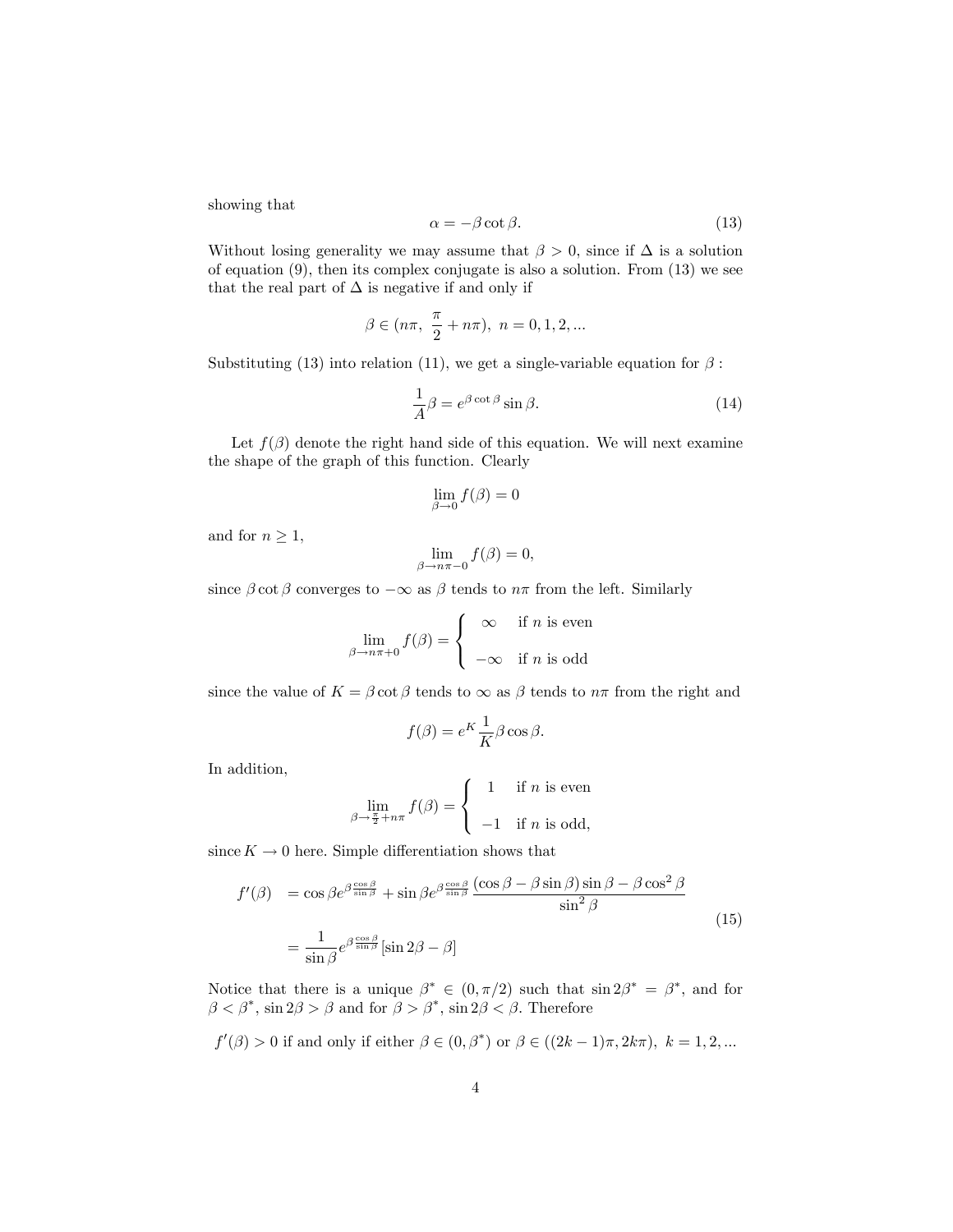$f'(\beta) < 0$  if and only if either  $\beta \in (\beta^*, \pi)$  or  $\beta \in (2k\pi, (2k+1)\pi)$ ,  $k = 1, 2, ...$ 

The graph of  $f(\beta)$  is shown in Figure 1. The value of  $\beta$  is the intersection of this graph with the linear function  $\beta/A$ . Assume first that  $A > \pi/2$ . Then function  $\beta/A$  crosses the  $\beta = \pi/2$  vertical line under one, so there is a root between  $\pi/2$ and  $\pi$ . Here the value of  $\alpha$  is positive making the system unstable regardless of the other solutions. If  $A < \pi/2$ , then there is no intersection between  $\pi/2$ and  $\pi$ , however depending on the value of A there is the possibility of solution between 0 and  $\pi/2$ , where  $\alpha$  is negative.



Figure 1. Shape of the graph of  $f(\beta)$ 

Notice that in this case line  $\beta/A$  crosses the  $\beta = \pi/2$  vertical line above one, so the other intersections with the graph of  $f(\beta)$  are in intervals  $(2k\pi, \frac{\pi}{2} + 2k\pi)$ ,  $k = 1, 2, \dots$ , where the corresponding  $\alpha$  value is negative. Hence we have the following result.

**Proposition 1** Assume  $A > 0$ . Then the system (9) is asymptotically stable if  $A < \frac{\pi}{2}$ , and unstable if  $A > \frac{\pi}{2}$ .

Consider next the case of  $A < 0$  in equation (9). If  $\sin \beta = 0$ , then equation (11) implies that  $\beta = 0$ , so  $\Delta$  is real, and solves equation

$$
\Delta = -Ae^{-\Delta}.\tag{16}
$$

This equation always has a positive solution, so the system is always unstable.

and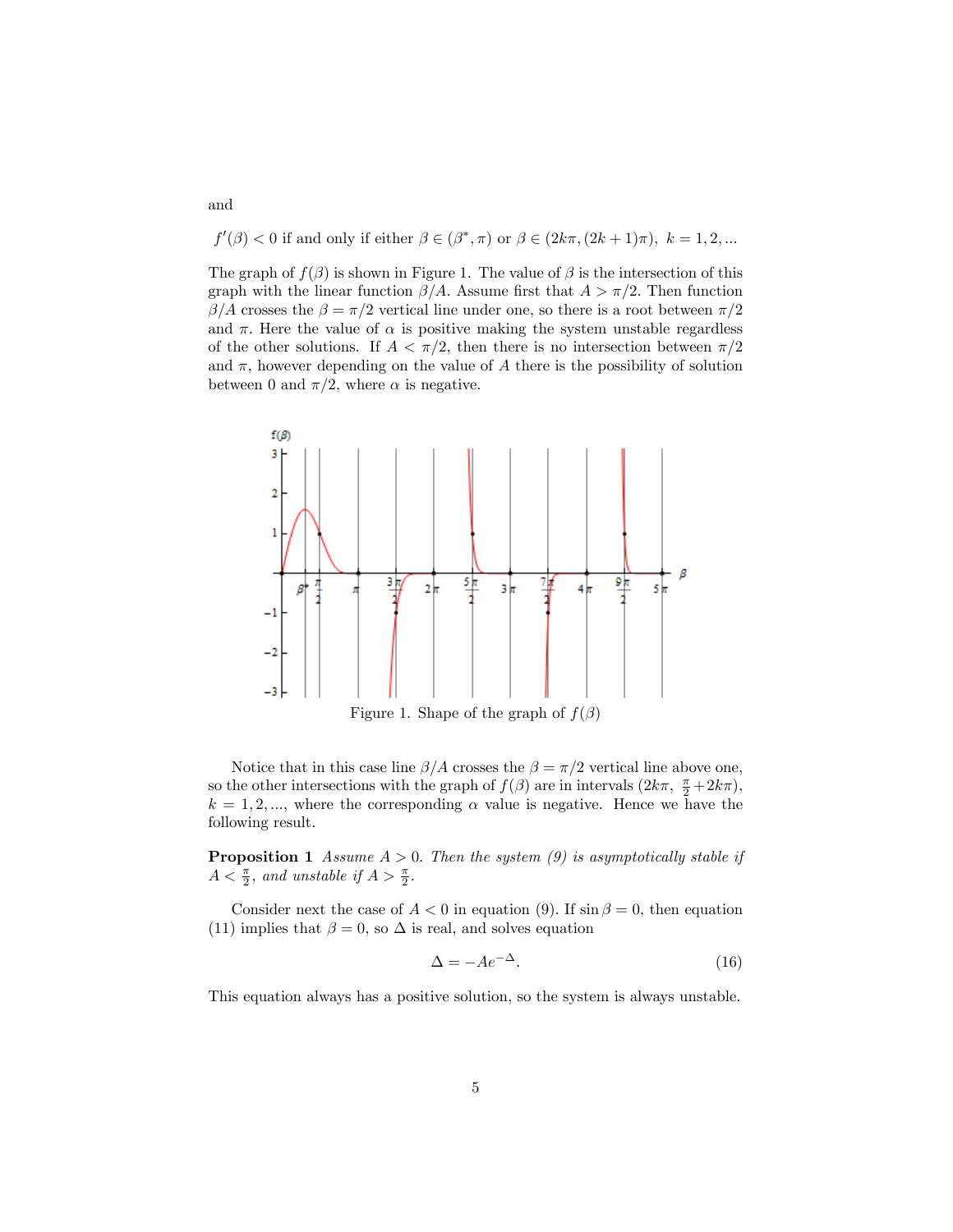#### 4 Stability Switches

Assume again that  $A > 0$ . Stability switches are usually examined by looking for pure complex eigenvalues  $\Delta = i\beta$  ( $\beta > 0$  since complex conjugate is also a solution). With  $\alpha = 0$ , equations (10) and (11) are reduced to the more simple equations

$$
A\cos\beta = 0\tag{17}
$$

and

$$
\beta - A\sin\beta = 0\tag{18}
$$

From (17),

$$
\beta = \frac{\pi}{2} + n\pi,
$$

however from (18),  $\sin\beta$  has to be positive, so

$$
\beta = \frac{\pi}{2} + 2n\pi \ (n = 0, 1, 2, \ldots)
$$

are the stability switches with the corresponding values of  $A = \beta$ . In order to detect the direction of the stability switches we consider  $\Delta$  as the function of the bifurcation parameter  $A$ . Implicitly differentiating equation  $(9)$  with respect to A gives

$$
\Delta' + e^{-\Delta} - Ae^{-\Delta}\Delta' = 0
$$

showing that

$$
\Delta' = \frac{e^{-\Delta}}{Ae^{-\Delta} - 1} = \frac{\Delta}{A\Delta + A} = \frac{i\beta}{i\beta A + A} = \frac{i\beta(A - i\beta A)}{A^2 \beta^2 + A^2}
$$

with real part  $\beta^2/(A\beta^2 + A) > 0$  showing that the real part of the eigenvalue changes from negative to positive. Notice that  $A = \pi/2$  is the only stability switch, since for all  $A = \frac{\pi}{2} + 2n\pi$   $(n \ge 1)$  there is an eigenvalue with positive real part with  $\beta \in (\pi/2, \pi)$  so regardless what happens with the other eigenvalues the system is unstable anyway. At  $A = \frac{\pi}{2}$  Hopf bifurcation occurs giving the possibility of the birth of limit cycles.

#### 5 Conclusions

A special class of dynamic systems was examined where a single delay was present. Based on elementary analysis the spectrum of the system was completely described and the stability region characterized. We proved that the system is asymptotically stable if  $A < \frac{\pi}{2}$  and unstable if  $A > \frac{\pi}{2}$ . If  $A = \frac{\pi}{2}$ , then Hopf bifurcation occurs. In the model of a monopolistic firm  $A = \lambda \tau$ , where  $\tau$  is the delay and  $\gamma$  is the product of the marginal speed of adjustment and the difference of the maximum price and marginal cost. Since both  $\gamma$  and  $\tau$  are positive, the stability region is the domain between the positive branch of the